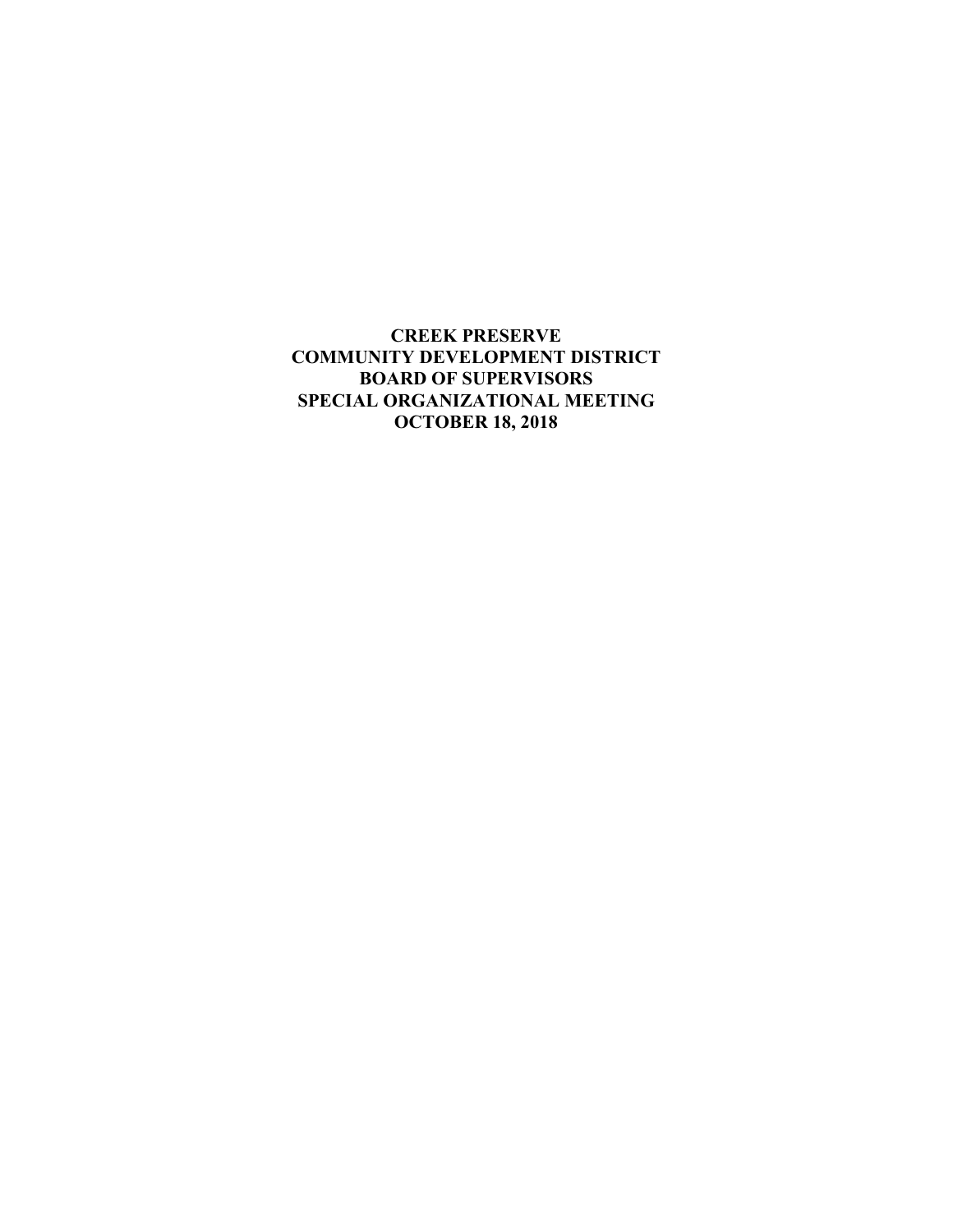# **CREEK PRESERVE COMMUNITY DEVELOPMENT DISTRICT AGENDA THURSDAY, OCTOBER 18, 2018**

### **9:00 A.M.**

The Offices of Meritus Located at 2005 Pan Am Circle Suite 120, Tampa FL 33607

| <b>District Board of Supervisors</b> |                          | Jeff Hills<br>Ryan Motko<br>Nick Dister<br>Albert Viera<br><b>Steve Luce</b> |
|--------------------------------------|--------------------------|------------------------------------------------------------------------------|
| <b>District Manager</b>              | Meritus                  | Brian Lamb<br>Brian Howell                                                   |
| <b>District Attorney</b>             | Straley, Robin, Vericker | John Vericker                                                                |

**District Engineer**

### *All cellular phones and pagers must be turned off while in the meeting room*

#### **The District Agenda is comprised of four different sections:**

The meeting will begin at **9:00 a.m.** with the seventh section called **Business Matters.** The business matters section contains items for approval by the District Board of Supervisors that may require discussion, motion and votes on an item-by-item basis. If any member of the audience would like to speak on one of the business items, they will need to register with the District Administrator prior to the presentation of that agenda item. Agendas can be reviewed by contacting the Manager's office at (813) 397-5120 at least seven days in advance of the scheduled meeting. Requests to place items on the agenda must be submitted in writing with an explanation to the District Manager at least fourteen (14) days prior to the date of the meeting. The ninth section is called **Administrative Matters**. The Administrative Matters section contains items that require the review and approval of the District Board of Supervisors as a normal course of business. The tenth section is called **Staff Reports**. This section allows the District Administrator, Engineer, and Attorney to update the Board of Supervisors on any pending issues that are being researched for Board action. The final sections are called **Board Members Comments and Public Comments**. This is the section in which the Supervisors may request Staff to prepare certain items in an effort to meet residential needs. The Audience Comment portion of the agenda is where individuals may comment on matters that concern the District. Each individual is limited to **three (3) minutes** for such comment. The Board of Supervisors or Staff is not obligated to provide a response until sufficient time for research or action is warranted. IF THE COMMENT CONCERNS A MAINTENANCE RELATED ITEM, THE ITEM WILL NEED TO BE ADDRESSED BY THE DISTRICT ADMINSTRATOR OUTSIDE THE CONTEXT OF THIS MEETING.

Public workshops sessions may be advertised and held in an effort to provide informational services. These sessions allow staff or consultants to discuss a policy or business matter in a more informal manner and allow for lengthy presentations prior to scheduling the item for approval. Typically no motions or votes are made during these sessions.

Pursuant to provisions of the Americans with Disabilities Act, any person requiring special accommodations to participate in this meeting is asked to advise the District Office at (813) 397-5120, at least 48 hours before the meeting. If you are hearing or speech impaired, please contact the Florida Relay Service at 1 (800) 955-8770, who can aid you in contacting the District Office.

Any person who decides to appeal any decision made by the Board with respect to any matter considered at the meeting is advised that this same person will need a record of the proceedings and that accordingly, the person may need to ensure that a verbatim record of the proceedings is made, including the testimony and evidence upon which the appeal is to be based.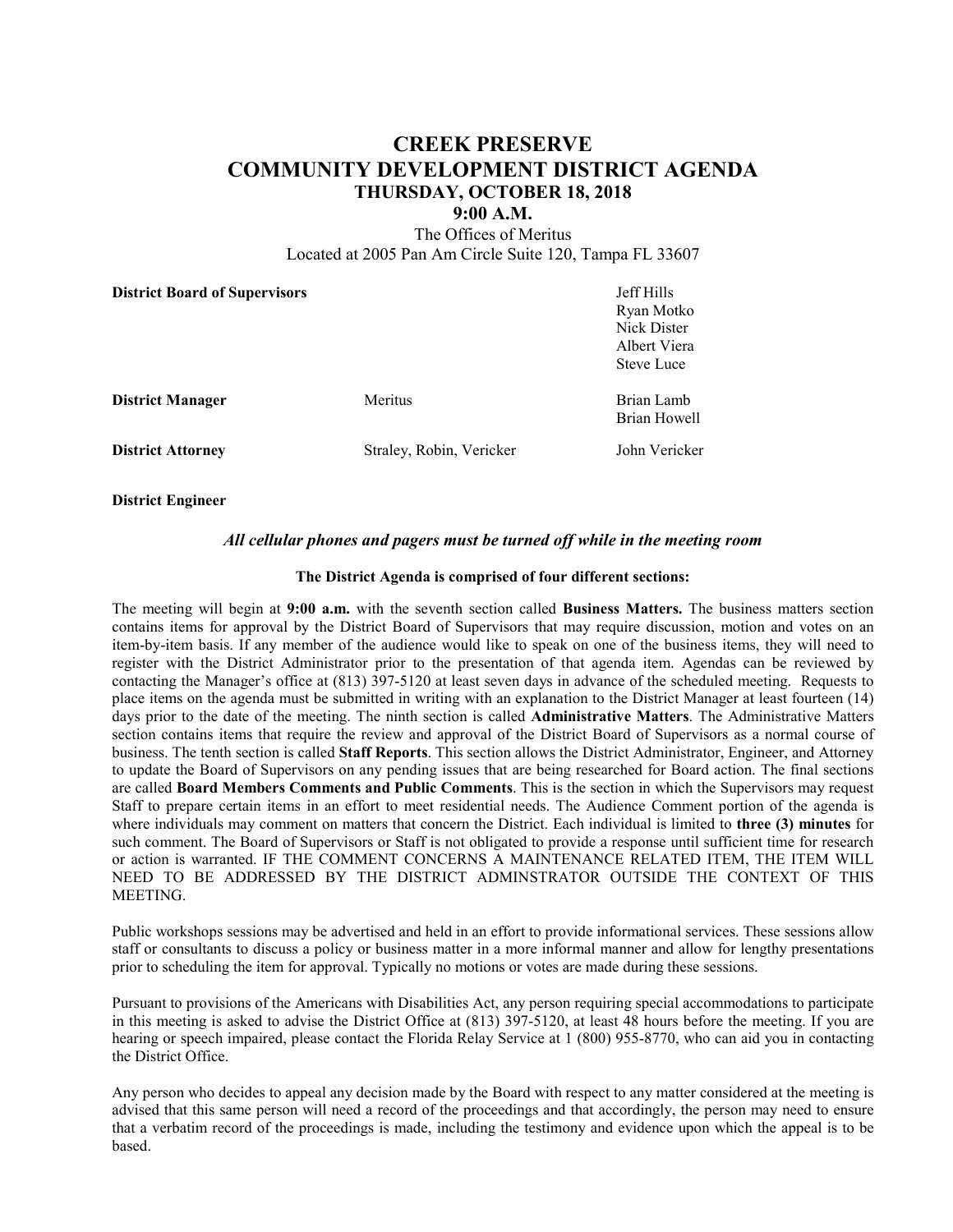# October 18, 2018 Board of Supervisors **Creek Preserve Community Development District**

## *Dear Board Members:*

The Special Organizational Meeting of Creek Preserve Community Development District will be held on **October 18, 2018 at 9:00 a.m.** at the Offices of Meritus located at 2005 Pan Am Circle Suite 120 Tampa, FL 33607. Following is the Agenda for the Meeting:

|    | Call In Number: 1-866-906-9330<br><b>Access Code: 4863181</b>                                    |        |
|----|--------------------------------------------------------------------------------------------------|--------|
|    | 1. CALL TO ORDER                                                                                 |        |
|    | A. Overview of Meeting Procedures and Decorum                                                    |        |
|    | 2. PUBLIC COMMENT PERIOD                                                                         |        |
|    | 3. ADMINISTER OATHS OF OFFICE TO BOARD ASSIGNED IN PETITION                                      |        |
|    | <b>4. SEAT NEW BOARD MEMBERS</b>                                                                 |        |
|    | A. Overview of Forms, Sunshine Amendment, Code of Ethics, Supervisor Responsibilities            |        |
| 5. |                                                                                                  |        |
|    | A. Chairman                                                                                      |        |
|    | B. Vice Chairman                                                                                 |        |
|    | C. Secretary                                                                                     |        |
|    | D. Treasurer                                                                                     |        |
|    | E. Assistant Secretaries                                                                         |        |
| 6. | <b>APPOINTMENT OF CONSULTANTS</b>                                                                |        |
|    |                                                                                                  |        |
|    |                                                                                                  |        |
|    | C. Consider Appointment of District General Counsel - Resolution 2019-04 Tab 04                  |        |
|    | D. Consider Appointment of Interim District Engineer - By Motion                                 |        |
|    | i. Authorize RFQ for District Engineer                                                           |        |
|    |                                                                                                  |        |
|    | F.                                                                                               |        |
|    |                                                                                                  |        |
| 7. | <b>BUSINESS MATTERS</b>                                                                          |        |
|    |                                                                                                  |        |
|    | B. Consider Policy of Compensation for Board Members - Resolution 2019-06 Tab 09                 |        |
|    | C. Consider Policy of Reimbursement of District Travel Expenses – Resolution 2019-07 Tab 10      |        |
|    | Е.                                                                                               |        |
|    | Consider Fiscal Year 2019 Regular Meeting Schedule and Location-Resolution 2019-10. Tab 13<br>F. |        |
|    | G. Consider Landowners' Meeting Date, Time and Location- Resolution 2019-11  Tab 14              |        |
|    | H. Consider Proposed FY 2019 Annual Budget & Set Public Hearing - Resolution 2019-12. Tab 15     |        |
|    | I.                                                                                               |        |
|    | Set Public Hearing for Uniform Method of Collection - Resolution 2019-13  Tab 17<br>J.           |        |
|    | K. Consider Rules of Procedure & Setting Public Hearing - Resolution 2019-14  Tab 18             |        |
|    | L. Consider Policy Re: Support & Legal Defense for Board & Staff- Resolution 2019-15  Tab 19     |        |
|    | M. Authorization to obtain General Liability and Public Officers Insurance-By Motion             |        |
|    | N. Consider Designation of a Qualified Public Depository- Resolution 2019-16 Tab 20              |        |
|    |                                                                                                  |        |
|    | Р.                                                                                               |        |
|    |                                                                                                  |        |
|    | R. Consider Approval of Florida Statewide Mutual Aid Agreement- Resolution 2019-20  Tab 24       |        |
|    | S.                                                                                               | Tab 25 |